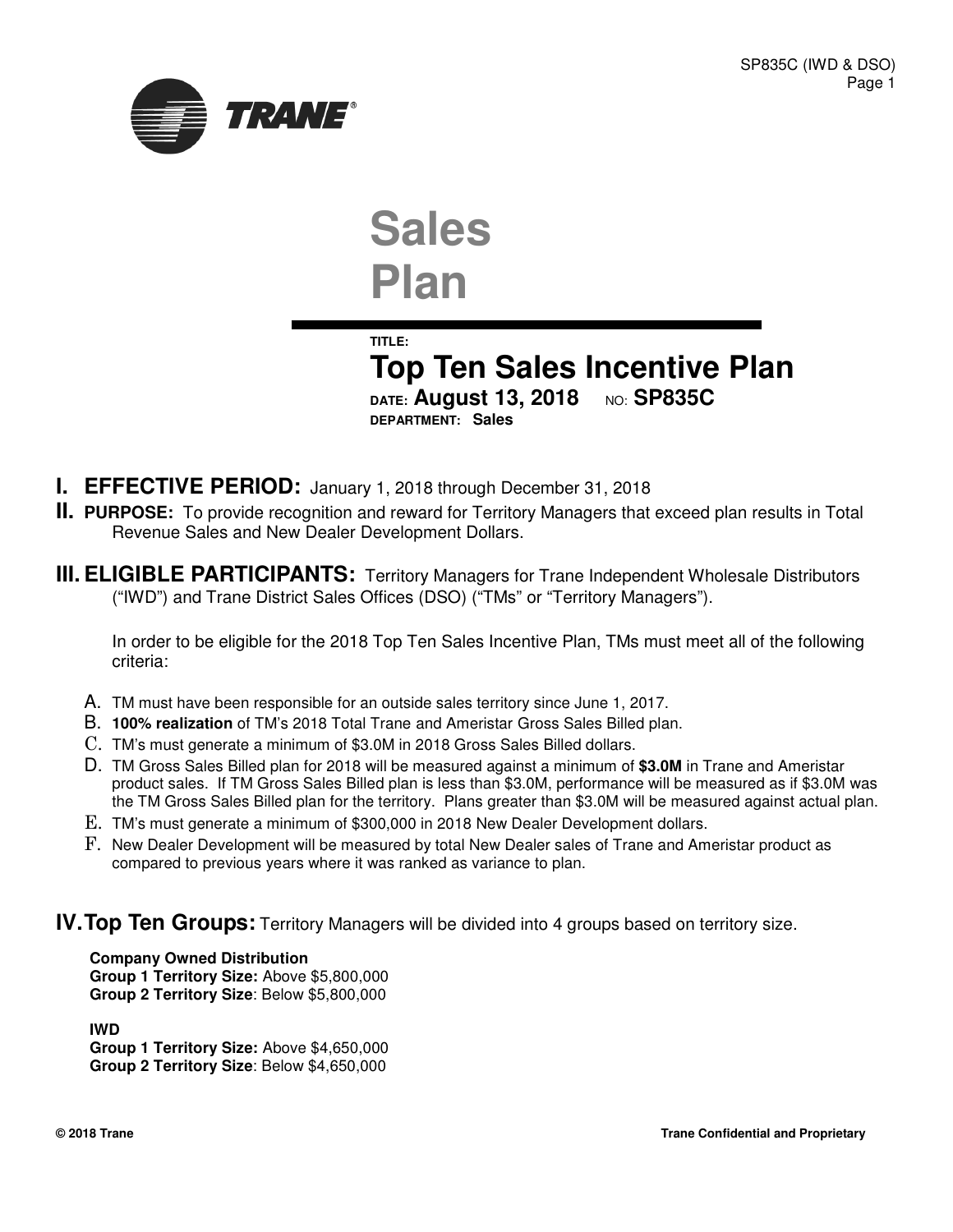Within each group there will be a similar number of participants. The Top Ten percent of each group will be determined to be the winner based on the criteria outline in section VI below.

# **V. Plan Metrics, Weighting and Scoring:**

A. The TM will earn performance points in two individually weighted metrics:

| <b>Plan Metric</b>              | <b>Scoring</b>                         | Weight |
|---------------------------------|----------------------------------------|--------|
| 1. Total Revenue Sales          | Dollar variance to plan                | 70%    |
| 2. Total New Dealer Development | Current year new dealer sales plus     | 30%    |
| <b>Dollars</b>                  | second year new dealer growth          |        |
|                                 | dollars. To be counted as current-year |        |
|                                 | new dealer business, each new          |        |
|                                 | account must purchase a minimum of     |        |
|                                 | \$50,000.                              |        |

- B. Performance for each criterion (listed in IV.A-F above) will be individually ranked. Then each metric will be multiplied by their assigned weighting as listed in the chart above.
- C. Plans for Residential and Lt. Commercial sales for the entire IWD/Company Owned office were set by the Trane Regional Managers/Sales Directors and communicated to their respective IWD/Company Owned offices. Plans for the TM's are set locally and have been approved by the IWD Regional Manager/COMPANY OWNED Sales Director and communicated to the TM. Individual TM plans must collectively equal the IWD/COMPANY OWNED DISTRIBUTION's net overall budgets after accounting for inside sales volume and dealers assigned to sales leaders.
- D. All IWD plans are based on submitted IWD Business Plans and must be on file with Zoe Emerson. COMPANY OWNED DISTRIBUTION plans must be kept up to date with Zoe Emerson.
- E. IWDs must report individual TM performance using the "Monthly Data Collection" YTD updates are due by the 9<sup>th</sup> of the following month to the Regional Manager.
- F. Top Ten standings will be posted on TraneNet between 30 to 40 days after month end. Final standings will be posted by January 31, 2019.
- G. **Any account assignments made during the course of the year that has an impact on sales plans must be communicated to the Regional Manager (IWD) or Sales Director (COMPANY OWNED DISTRIBUTION). IWD's must send an updated TM Justification worksheet to Zoe Emerson. Any plan changes will require the approval from the Trane Sales Director and Kevin Baxter.**

# **VII. Award/Recognition:**

- A. Each winning Eligible Participant and their one guest will be hosted by Trane on a trip destination that will be communicated at a later date. All winning Eligible Participants and their guests must be over the age of 21 years old. Additional trip details will be provided by Trane, at its sole discretion. In the event winning Eligible Participant earns the Award/Recognition, but they or their guest cannot attend, Eligible Participant (and their guest) agree and acknowledge that they will forfeit the Award/Recognition.
- B. Every winning Eligible Participant and all of their guests must sign a Trip Participants Waiver and Release, as shown in Exhibit A.
- C. Every winning Eligible Participant and all of their guests are solely responsible for obtaining their own travel documents and requirements (such as visas and passports) and are encouraged to visit the U.S. State Department's website for the most current passport and visa requirements. Non-U.S. residents should consult the appropriate consulates regarding passport, visa and other document requirements. All winning Eligible Participants and their guests must have valid government-issued proof of citizenship to travel, in addition to any other requirements of the country visiting during the trip. Those without proper documentation may be denied travel and may be denied entry to the country if they do not meet the country's entry requirements.
- D. IRS regulations consider awarded prizes as additional compensation (and therefore taxable to the recipient). For Trane Company Owned Distribution employees, Trane will deduct estimated taxes from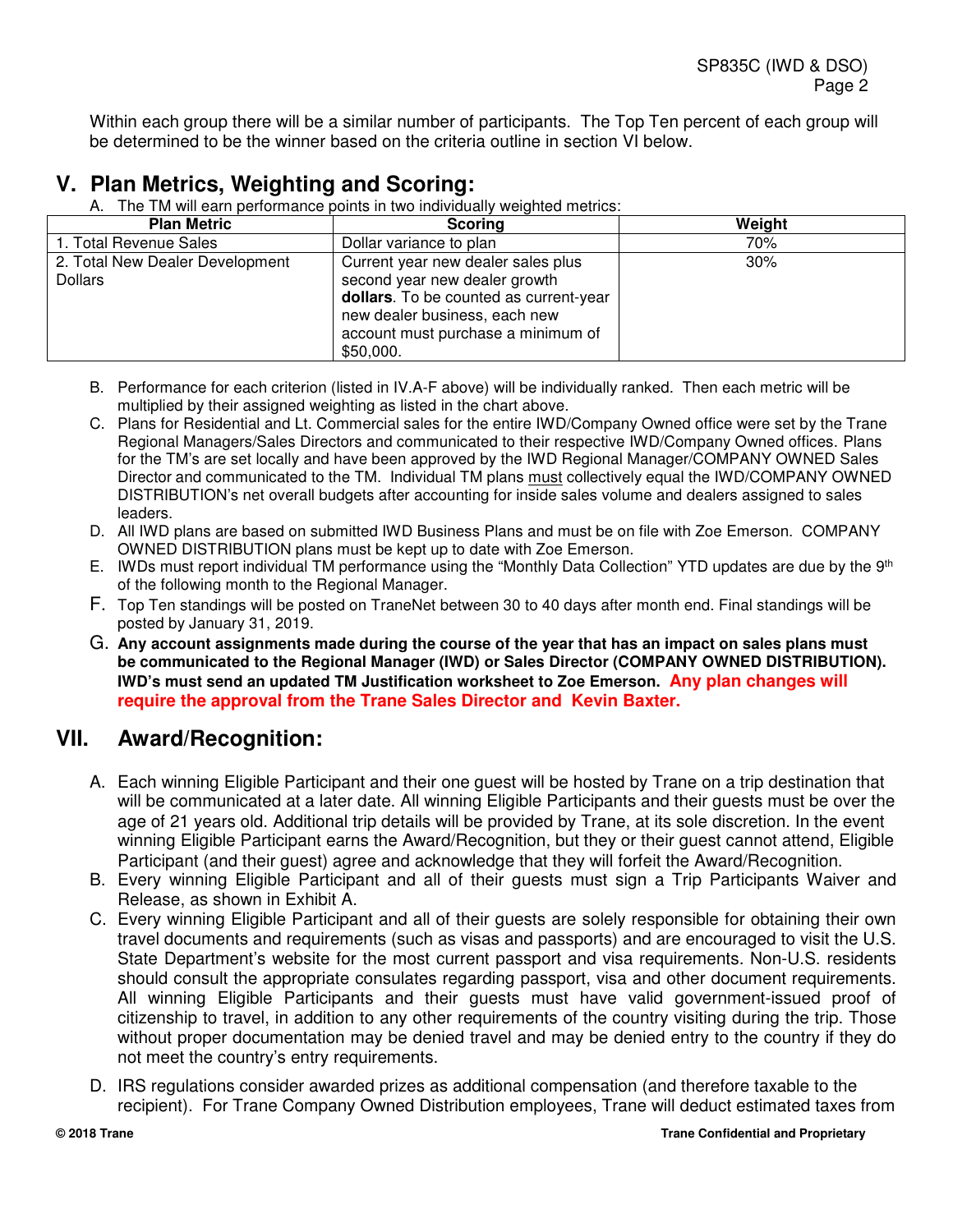the employees' paychecks and the cash value of the prize will be reflected in the 2018 W-2 form for COMPANY OWNED DISTRIBUTION employees. IWD employees will be issued 1099 forms.

# **VIII. Disclaimer**

A. Trane reserves that right to change, modify, or cancel at any time without notice.

#### **IX. Legal Requirements**

#### **THIS DOCUMENT CONTAINS CONFIDENTIAL, PROPRIETARY OR TRADE SECRET INFORMATION OF TRANE U.S., INC. IT MAY NOT BE DISCLOSED TO ANY THIRD PARTY WITHOUT PRIOR WRITTEN CONSENT FROM TRANE U.S., INC. OR ITS AFFILIATES. DISTRIBUTOR/DEALER MAY BE LIABLE FOR ANY UNAUTHORIZED DISTRIBUTION.**

The information provided herein is considered confidential and proprietary information of Trane U.S., Inc., and its affiliates ("Trane"). It is provided for the sole purpose of permitting the recipient to promote Trane products and services. Recipient agrees to maintain the confidentiality of all proprietary, trade secret information, including confidential pricing data provided in this document. The Recipient hereby agrees that it will not at any time disclose this confidential information or material, in whole or in part, to any person or entity for any reason or purpose whatsoever, unless Trane gives its consent, in writing, to such disclosure, except as required by law. The agreement to maintain the confidentiality of this information extends to any employees, pre or future, involved in the work desired and who will have access to the information. These employees will hold the information in confidence in accordance with this agreement and use the information only in the performance of their employment. Recipient agrees to review this agreement and its terms with employees and will obtain their agreement with the terms of this agreement before providing them with any Trane confidential information.

#### **Amendments, Modifications, or Exceptions**

Trane reserves the right to amend, modify, or cancel the program, or any portion at any time. Amendments are not effective unless they are published by Trane in formal Guidelines or are signed by an authorized Trane representative. Any exceptions to the program guidelines must be approved in writing by an authorized Trane representative.

#### **No Other Obligation**

Trane shall have no fiduciary duties or other special duties of any kind to any distributor/dealer under the program other than as expressly set forth in these guidelines.

#### **Legal Liability**

By participating in this program, each participating distributor/dealer warrants that its marketing programs and initiatives are in compliance with all antitrust pricing laws and federal/state/local regulations. Trane does not undertake any legal responsibility for the local management and execution of their marketing programs.

#### **Document Retention**

It is the distributors/dealers responsibility to maintain copies of supporting documentation and claim reimbursement paperwork for a minimum of 24 months after reimbursement. Prior to implementing any change in your record retention policies, please consult with your accountant and attorney to determine whether you need to retain these records for other business or legal purposes.

#### **Claims Auditing**

All reimbursements under the program are subject to audit. If reimbursement is received on any claim that is later determined to be ineligible, the distributors/dealers account will be either be debited or invoiced in the amount of the ineligible claim plus reasonable and customary expenses incurred for conducting the audit.

#### **Program Violation**

Violation of these guidelines may result in termination of the applicable Distributor Agreement or Dealer Sales Agreement or any portion thereof, including but not limited to an immediate revocation of any and all rights to use or display Trane intellectual property (logo's, trademarks, creative).

#### **Financial Status**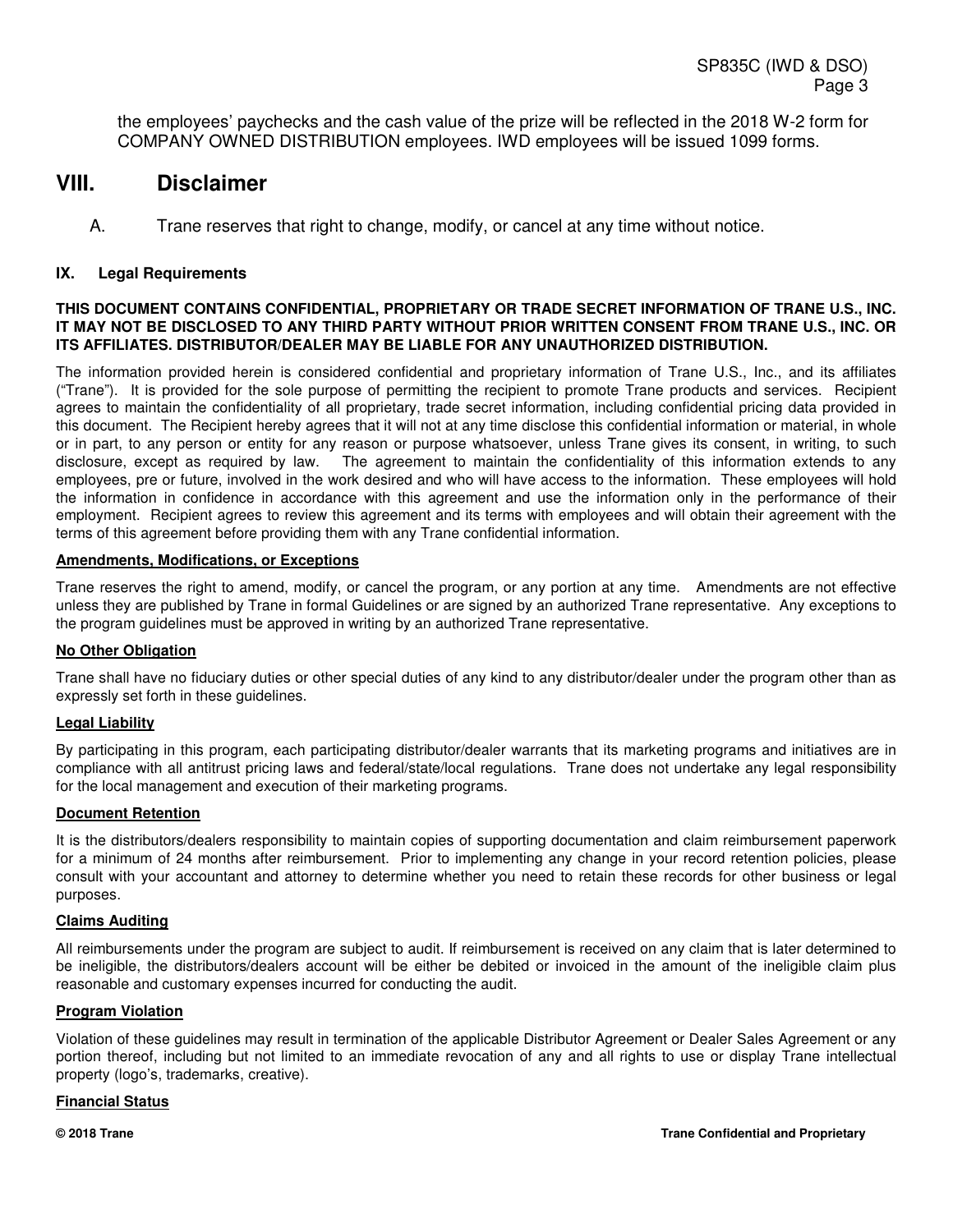Eligibility for program and reimbursements are contingent upon Distributor/Dealer having an executing Distributor Agreement or Dealer Sales Agreement on file and their account being active and in good standing/current as determined solely by Trane.

#### **Privacy Policy Disclosure Statement**

As part of this program and within Trane's sole discretion, Trane collects various information to support its development and delivery of quality products, services, and programs to its consumers. In order to ensure that Trane programs are provided and that proper quality in service is achieved, Trane may from time to time directly contact homeowners who purchase Trane products or services to survey customer satisfaction, to evaluate homeowner's reactions to an interest in Trane products and services, and to conduct research activities. These surveys are a result of such things as independent dealer programs, product registrations, extended warranties, etc. and may be provided to you for the homeowner's future purchase of Trane products and services. Any information received or obtained by Trane will be held in accordance with Trane's privacy policy, which may be obtained at www.trane.com. Trane may from time to time also directly contact homeowners when requested by the homeowner, when required by contract or law, or when a registered homeowner has not received all available coverage for its Trane products.

#### **Termination**

This sales plan is subject to termination or modification at any time by Trane.